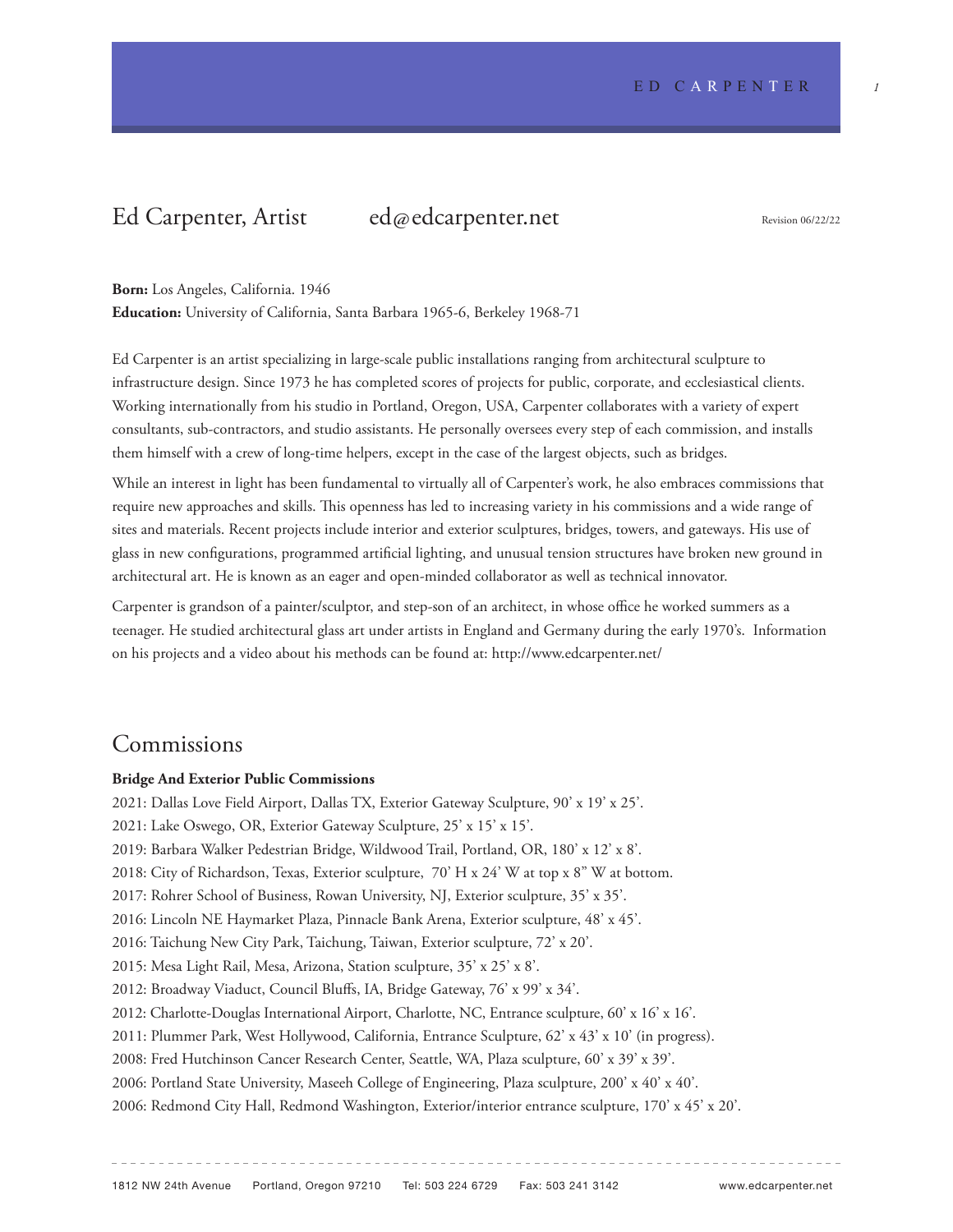2005: Broadway Roundabout, Belfast, Northern Ireland, Gateway sculpture, 42m x 42m. (unfunded and unbuilt). 2005: John A. Burns School of Medicine, Honolulu, HI, Exterior Sculpture, 72' x 143' x 31'. 2004: Golden Springs Industrial Park, Los Angeles County, California, Gateway Sculpture, 60' x 45' x 10'. 2004: Las Vegas Pedestrian Bridge, Las Vegas, NV – 300' Pedestrian bridge across Las Vegas Blvd. Connecting Las Vegas City Hall with the new City Hall Annex (unbuilt). 2004: Kaohsiung Rapid Transit Corp., Taiwan, Republic of China, Exterior/interior subway station sculpture, 100' x 50' x 30' (unbuilt). 2001: Fishbird Pedestrian Bridge For Airport Light Rail Station, Portland, Oregon, 155' X 14' X 22'. 2001: Ballona Creek Pedestrian Bridge, Culver City, California 160' x 16' (unbuilt). 2000: Broadway Viaduct, Denver, Colorado - Exterior Sculpture For Broadway Viaduct Project, 75' X 40' X 12'. 2000: 150 California Street, San Francisco, California, Roof Garden Sculpture, 52'x 19' X 20'. 2000: San Antonio Convention Center Pedestrian Bridge, San Antonio, Tx, 12' X 140' (unbuilt). 1998: Trinity River Bridge, Dallas, Texas, 2000' x 1001', 7 lanes - Freeway Bridge (unbuilt). 1998: Dean Science Bldg., Central Washington University At Ellensburg -Atrium Bridge Sculpture. 1998: Normandale Community College, Minneapolis, Mn - Exterior Sculpture. 1997: Cave Creek Pedestrian Bridge, Phoenix, Arizona - 220' X 10' X 36'. 1994: Community College, Salt Lake City, Ut, With Michael Mcculloch & John Rogers - Curtain Wall Light Sculpture. 1994: Bellevue Convention Center, Bellevue, Washington - Sculpture & Fountain. 1992: City Hall Plaza, Orlando, Florida - 60' Stainless Steel And Glass Tower. 1986: Willamette University, Salem, Oregon - 60' Glass, Concrete And Brick Clock Tower.

#### **Interior Public Commissions**

2015: Wichita Airport, Wichita, Kansas, Interior sculpture, 64' x 360' x 25'.

- 2014: Forest Grove Library, Forest Grove, OR, Entry lobby sculpture, 32' x 24' x 24'.
- 2014: University Hospital, San Antonio, TX, Lobby Sculpture and Terrazzo Flooring, 46' x 30' x 15'.
- 2013: Ann Arbor Justice Center, Ann Arbor, Michigan, Lobby Sculpture, 40' x 20' 12'.
- 2013: Gavin Herbert Eye Institute, UC Irvine, Irvine, CA Suspended sculpture, 43' x 30' x 50'.
- 2012: McCarran International Airport, Terminal 3, Las Vegas, Nevada, West window 70' x 52', skylight 33' x 32'.
- 2011: Brody Hall Michigan State University, East Lansing, MI, Atrium Sculpture, 94' x 30' x 30'.
- 2010: Raleigh-Durham International Airport, Raleigh, North Carolina, Interior sculpture, 86' long x 78' wide x 51' high.
- 2006: Minnesota Dept. of Health & Agriculture, Orville L. Freeman Bldg, St. Paul, MN, with John Rogers, Lobby sculpture, 55' x 44' x 30'.
- 2006: Sky Harbor International Airport, Phoenix, AZ Design consultant for \$250,000,000. facility, plus artist for seven integrated light sculpture installations.
- 2004: U.S. Courthouse, Seattle, Washington, Interior Sculpture, 54' x 24' x 100'.
- 2004: UCSD, School Of Medicine Research Facility Atrium sculpture, floor, & benches, 28' x 28' x 72'.
- 2003: Richmond Convention Center, Richmond, Va, Pedestrian Bridge Walkway Sculpture, 100' x 16' x 24'.
- 2003: Dallas Convention Center, Dallas, Texas, Lobby Light Sculpture, 60' X 800'.
- 2001: Memphis, Tennessee Central Library Atrium Sculpture, 60' X 36' X 15'.
- 2001: Houston, Texas, George Bush International Airport, North Concourse Sculpture.
- 1999: Hokkaido Sports Center, Sapporo, Japan Entry Pavilion Sculpture.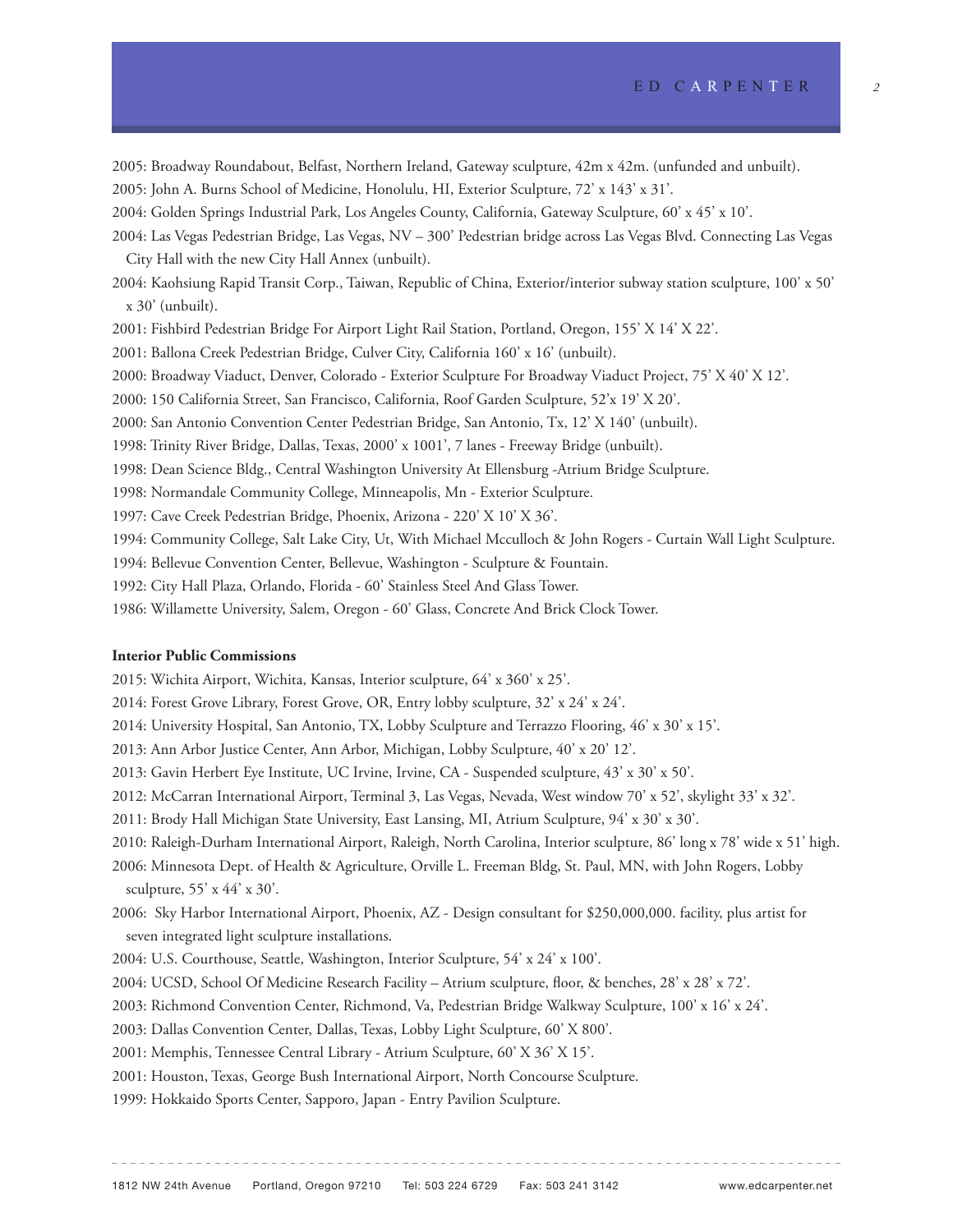1998: Shiho-Shoshi Lawyer Association Building, Tokyo, Japan, Suspended Sculpture.

1997: Washington County, Oregon, Justice Complex, With John Rogers - Atrium Lobby Sculpture .

1997: Queens Civil Court, New York City, New York- Lobby Sculpture.

1997: Miami Int'L. Airport, Miami, Florida, With Michael Mcculloch & John Rogers - Light Sculptures.

1997: Juvenile Justice Complex, Portland, Oregon, With John Rogers - Lobby Sculpture.

1997: Carlson School Of Management, University Of Minnesota.

1996: Morgan Library, Colorado State University, Ft. Collins - Light Sculpture .

1995: Red Cross College, Akita, Japan - Stairwell Sculpture.

1995: City Hall, Culver City, California - Glass Screens.

1993: University Of Wisconsin, Madison, School Of Business Administration - Library Window.

1993: University Center, Rochester, Minnesota - Atrium Sculpture.

1993: Federal Building, Oakland, California - Rotunda Glazing.

1993: Broward Community College, Ft. Lauderdale, Florida - Library Skylight & Sculpture.

1992: Human Resources Building, Salem, Oregon- Lobby Sculpture.

1992: Ft. Myers, Florida, Regional Service Center - Lobby Sculpture And Skylight.

1991: Portland, OR. International Airport, With Michael Mcculloch & John Rogers - Ticket Lobby Sculpture.

- 1991: Orlando City Hall, Orlando, Florida Lobby Light Panels.
- 1987: University Of Oregon, Cell Biology Building Lounge Glazing.
- 1987: Spring Valley Library, Las Vegas, Nevada Lobby Windows.
- 1987: Chugiak High School, Anchorage, Alaska Stairwell Window.

1986: Oregon Institute Of Technology, Klamath Falls, Or. - Skylight Glazing & Light Environment.

1985: Performing Arts Center, Anchorage, Alaska- Lobby Glazing Panels.

- 1983: Justice Center, Portland, Oregon Lobby Window.
- 1983: Community Center, Carson, California Lounge Window.
- 1981: Performing Arts Center, Eugene, Oregon Bridge Glazing.
- 1979: State Executive Office Building, Salem, Oregon Clerestory Glazing.
- 1979: Oregon State Capital Wings, Salem, Oregon Hallway Glass Panel.
- 1979: Oregon School Of Arts And Crafts, Portland, Oregon Breezeway Window.
- 1973: Mono County Courthouse, Bridgeport, California Entry Glazing.

### **Corporate Commissions**

2002: Wells Fargo Tower, Denver, CO - Atrium sculpture, 118' x 48' x 90'.

2001: SAFECO Insurance Company, Redmond, WA, Lobby Sculpture, 46' x 60' x 24'.

2000: ADC Telecommunications, Minneapolis, Mn, With John Rogers, Lobby Sculpture 15' X 75'.

2000: 520 North Michigan Avenue, Chicago, Illinois, Entry Lobby Sculpture, 72' X 49' X 37'.

1999: Sterling Commerce Building, Dallas, Texas, Lobby Sculpture.

1994: Renaissance Towers, Los Angeles, California - Lobby Windows.

1993: Boeing Corp., Seattle, Washington, With Michael Mcculloch & John Rogers - Theatre Lobby Sculpture.

1992: 1251 Rockefeller Center, New York City, New York- Lobby Transom Windows.

1989: Salem Cinemas, Salem, Oregon - Lobby Sculptures.

1986: Kaiser Permanente Clinic, Sunset, Portland, Oregon - Waiting Area Windows.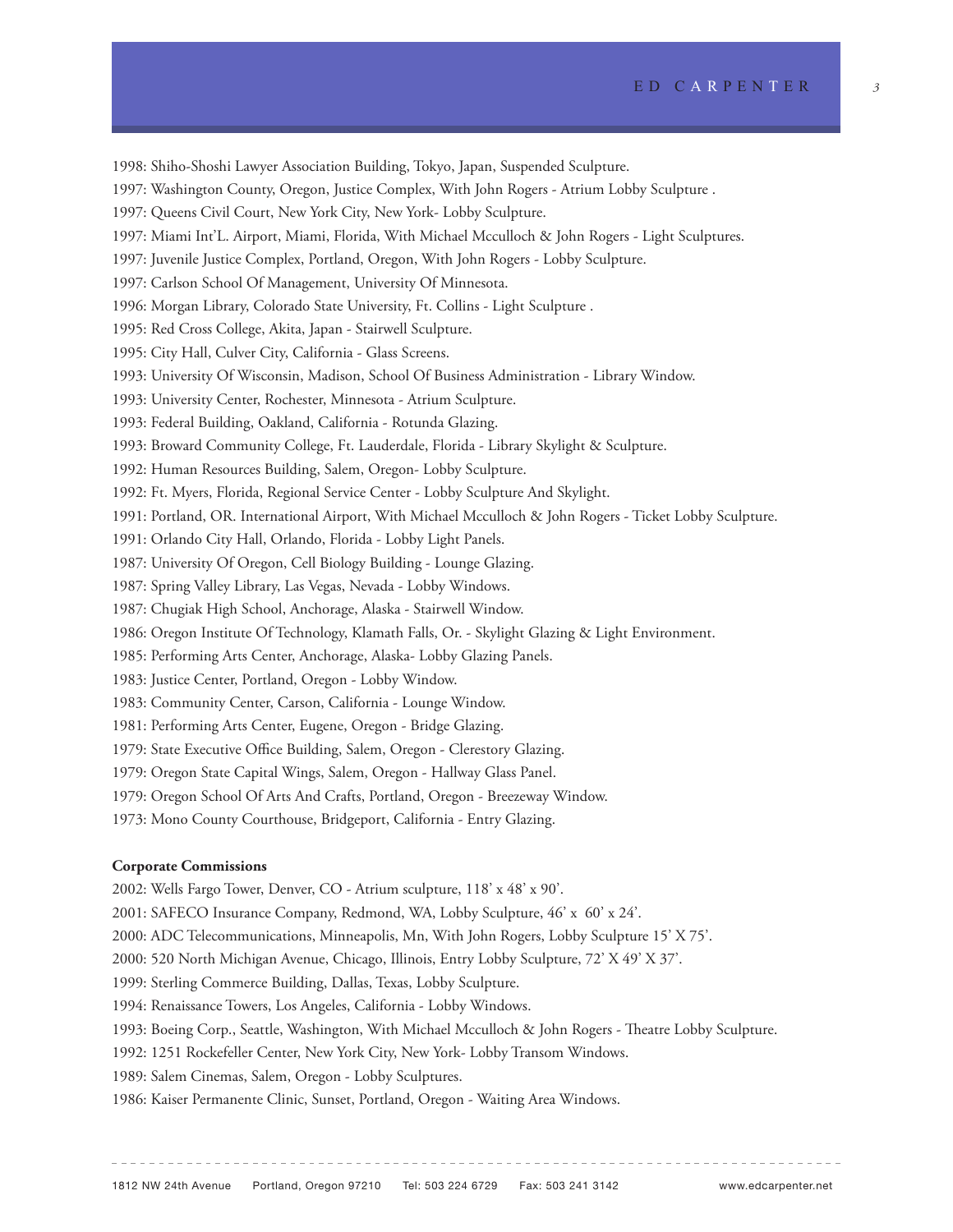1985: Platt/Gibbs Medical Center, Hillsboro, Oregon - Lobby Windows. 1985: Kaiser Permanente Clinic, Rockwood, Portland, Oregon - Lobby & Waiting Room Windows. 1985: Aberdeen Office Tower, Dallas, Texas- Skylight & Mirrored Sculptures. 1983: Allergy Clinic, Portland, Oregon - Entry Door & Waiting Room Windows. 1981: Headquarters, Omark Industries, Milwaukie, Oregon - Second Floor Screen.

### **Church Commissions**

1997: St. Mark's Cathedral - Seattle, Washington - Monumental Screen And Rose. 1988: Congregation Neveh Shalom, Portland, Oregon - Ark Doors And Aisle Windows. 1983: First Community Church, Dallas, Texas - Twelve Sanctuary Windows. 1979: United Church Of Christ, Forest Grove, Oregon - Sanctuary Window. 1977: St. Clare'S Church, Portland, Oregon - Chapel Window. 1976: Adventist Hospital Chapel, Portland, Oregon- Chapel Window & Door. 1974: Christ Church, Lake Oswego, Oregon - Chapel Window

## Selected Publications

2022: The Tube & Pipe Journal, June 2022.

2022: 1859 Oregon's Magazine, March/April 2022.

- 2020: Modern Steel Construction Magazine, Cover story, Dec. 2020 on Barbara Walker Crossing for the Wildwood Trail.
- 2018: Republic of Taiwan Ministry of Culture publication: The Sixth Annual Public Arts Awards. Includes CROCUS at Taipei City Hall Park.
- 2018: Community Impact Newspaper Richardson, Olivia Lueckemeyer, 12/21/18, Online Blog.

2017: Rooted, Revived, Reinvented: Basketry in America, Schiffer Publishing, Ltd.

2014: A Prescription for Art: Healing at the new Sky Tower at University Hospital, Perkins + Will Blog.

2013: FARB LICHT SPIEL, Dichroic Glass in Fine Arts and Architecture, Prinz Optics GmbH.

2012: INTERNATIONAL NEW LANDSCAPE, X-Color Publishing International, China, Sept/Oct, #41, Volume 7.

2011: INTERNATIONAL NEW LANDSCAPE, X-Color Publishing International, China, Sept/Oct #35, Volume 6.

2011: Public Architecture: The Art Inside, Curtis Fentress, ORO Editions.

2009: Iluminet internet lighting review, Mexico, February.

2009: American Craft Magazine, February/March.

2008: l'ARCA, Milano, Italy, #240, October.

2007: Dossier LighTech, Italy, April.

2006: l'ARCA, Milano, Italy, #219, November.

2006: American Craft, Aug./Sept. 2006.

2005: Glass Magazine, August.

2005: FLARE, Architectural Lighting Magazine, Italy, No. 38, April 2005.

2004: THIS SIDE UP!, Autumn.

2004: American Craft Magazine, June/July.

2004: Architectural Record, May.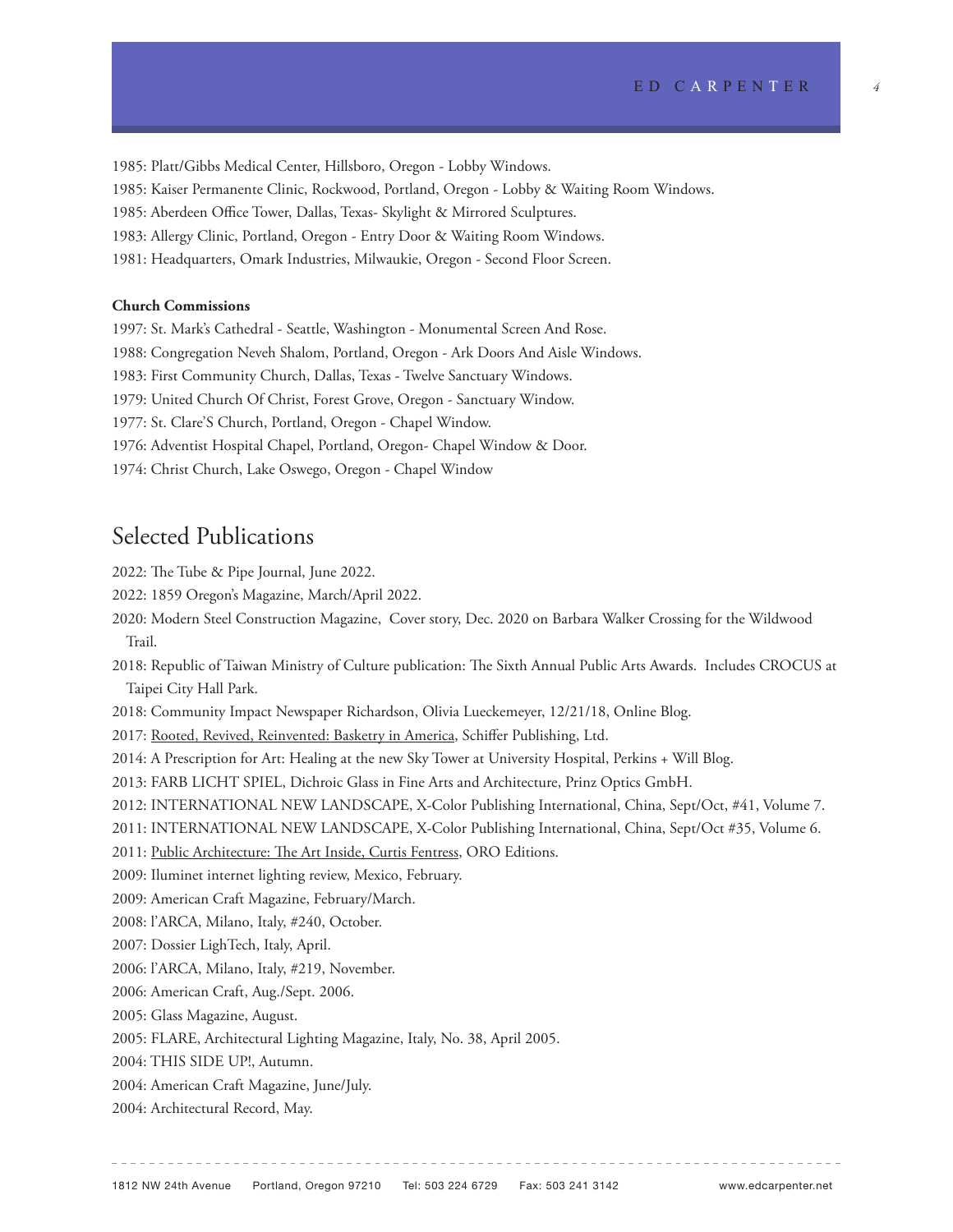- 2004: l'ARCA, Milano, Italy, #191, April.
- 2003: COLORFULNESS, Beijing, China, March.
- 2003: GLASS ART, January/February.
- 2003: The History of Stained Glass, The Art of Light Medieval to Contemporary, Virginia Chieffo Raguin, Thames & Hudson Ltd.
- 2002: Reflections on Glass, 20th Century Stained Glass in American Art and Architecture, American Bible Society.
- 2002: l'ARCA, Milano, Italy, #171.
- 2002, June: Designing the World's Best Public Art, The Images Publishing Group Pty Ltd.
- 2002: Texas Architect, March/April.
- 2001: THIS SIDE UP!, The Netherlands, Summer.
- 2001: PUBLIC ART REVIEW, Spring/Summer2001.
- 2001: Ed Carpenter,Breath Of Light, l'ARCA Edizioni Publishers.
- 2000: Competitions, Winter 1999/2000.
- 1999: l'ARCA, Milano, Italy, #139, July/August.
- 1999: Visual Architecture 275, Vol. 35, Tokyo, Japan, March.
- 1999: Artisians Series: Glass, The Ivy Press Limited, Watson Guptill Publishers.
- 1998: l'ARCA, Milano, Italy, #132, December.
- 1988: Architectural Record, July.
- 1988: Architectural Record, June.
- 1998: l'ARCA, Milano, Italy, #127, June.
- 1998: Metropolis, May.
- 1998: Sculpture, April.
- 1998: Corporate Design, Tokyo Japan, March.
- 1997-1998: Muebles Y Decoración "X Año", Gold Edition Magazine, Mexico City, Mexico, A–o 11, No. 58.
- 1997: The Art Of Glass: Integrating Architecture And Glass, Stephen Knapp, Rockport Publishers.
- 1997: Architectural Glass Art, Andrew Moore, Rizzoli International Publications, Inc..
- 1997: Neues Glas, April (1/97).
- 1996: American Craft Magazine, June/July.
- 1995: Wisconsin Architect, March/April.
- 1995: Public Art Review, Fall/Winter.
- 1995: Architectural Record, May.
- 1994: Professional Stained Glass Magazine, June/July.
- 1994: Revista Del Vidrio Plano, #27, January/February.
- 1994: Architectural Digest, August.
- 1993: Stained Glass Magazine, Summer.
- 1993: Professional Stained Glass Magazine, October/November.
- 1993: New Glass Review, May, #14.
- 1993: Design And Living Magazine, Winter.
- 1992: Places, April.
- 1992: Architecture, June.
- 1992: 20th Century Stained Glass: A New Definition, Robert Kehlmann, Kyoto Shoin Co.,Ltd. Publishers.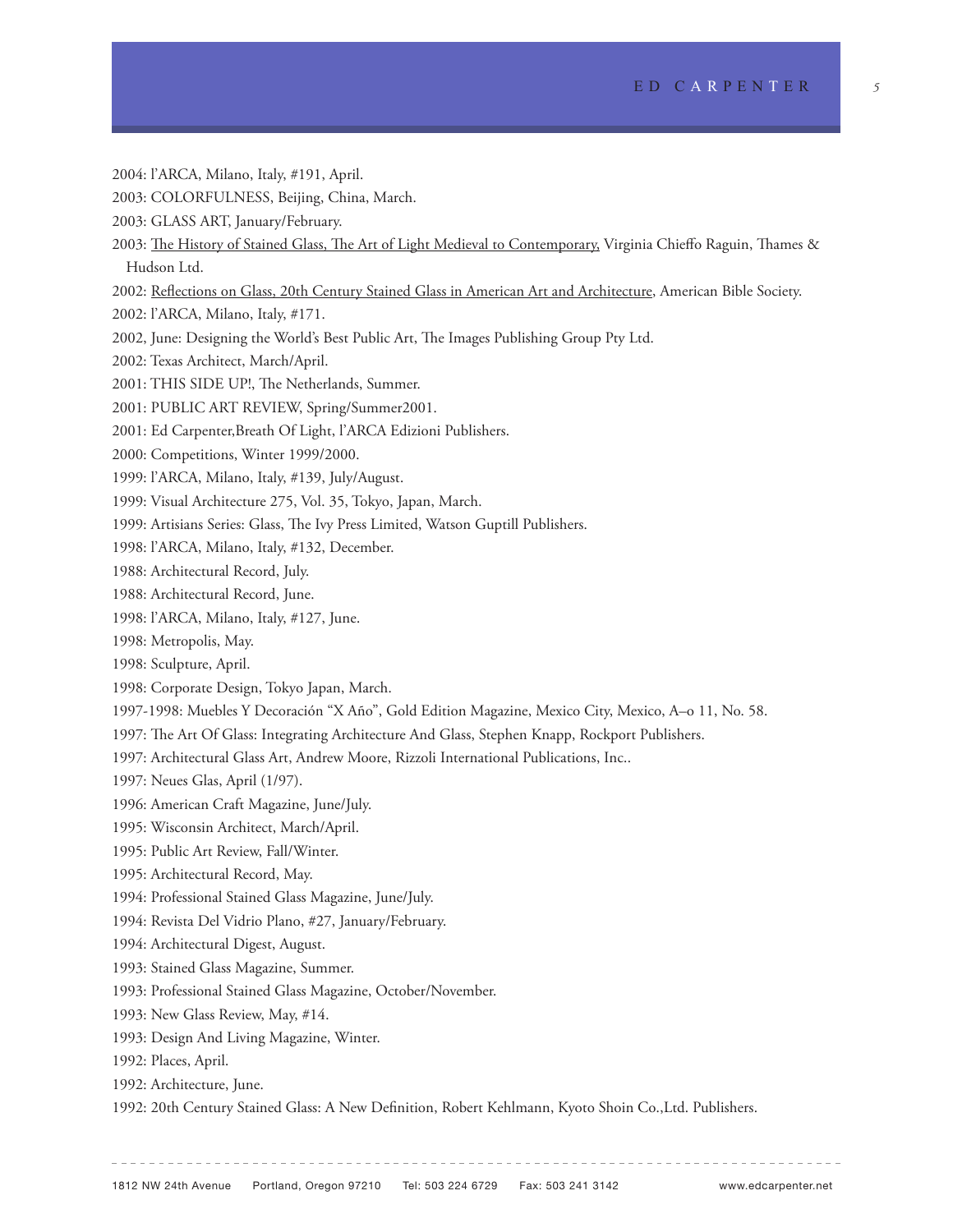1991: The Beauty Of Stained Glass, Patrick Reyntiens, Bulfinch Press. 1991: Art For Every Day, Edited By Carol Southern, Clarkson N. Potter Publishers. 1990: Sculpture, January/February. 1990: Professional Stained Glass, June. 1990: New York Times, July 12. 1990: Glasswork, August. 1990: Glass Art Magazine, January/February. 1989: Glass Art Magazine, September/October. 1989: Architectural Glass, Andrew Moore, Whitney Press. 1989: Architectural Digest, April. 1988: Stained Glass Quarterly, Vol. 83, #1, Spring. 1988: New York Times Magazine, May 1. 1988: New York Magazine, Winter. 1988: American Craft Magazine, June/July. 1988: America West, Vol. 3, #4, June. 1987: Dallas Morning News, November 24. 1987: Architecture, January. 1987: Architects' Journal, London, October. 1986: New Glass Review, Corning, Museum. 1986: Neues Glas, April. 1986: Building Design Journal, August. 1986: Architecture Minnesota, January/February. 1985: Neues Glas Magazine, Dusseldorf, January. 1985: Kunst And Kirche, Darmstadt, West Germany 33. 1985: Arts And Architecture, Vol. 4, No. 1, May. 1984: New York Magazine, Winter/Spring. 1984: New Glass Review, Corning Museum. 1984: Building Design And Construction, March. 1984: Architecture, February. 1984: Architecture California, June. 1984: Architectural Record, June. 1983: Neues Glas, June. 1983: American Craft, June/July. 1982: A.I.A. Journal, June. 1979: Architectural Stained Glass, By Brian Clarke, A.R. Books. 1977: Los Angeles Times, Home Magazine. 1977: Art News, May.

1976: New Glass, By Otto Rigan, San Francisco Book Company.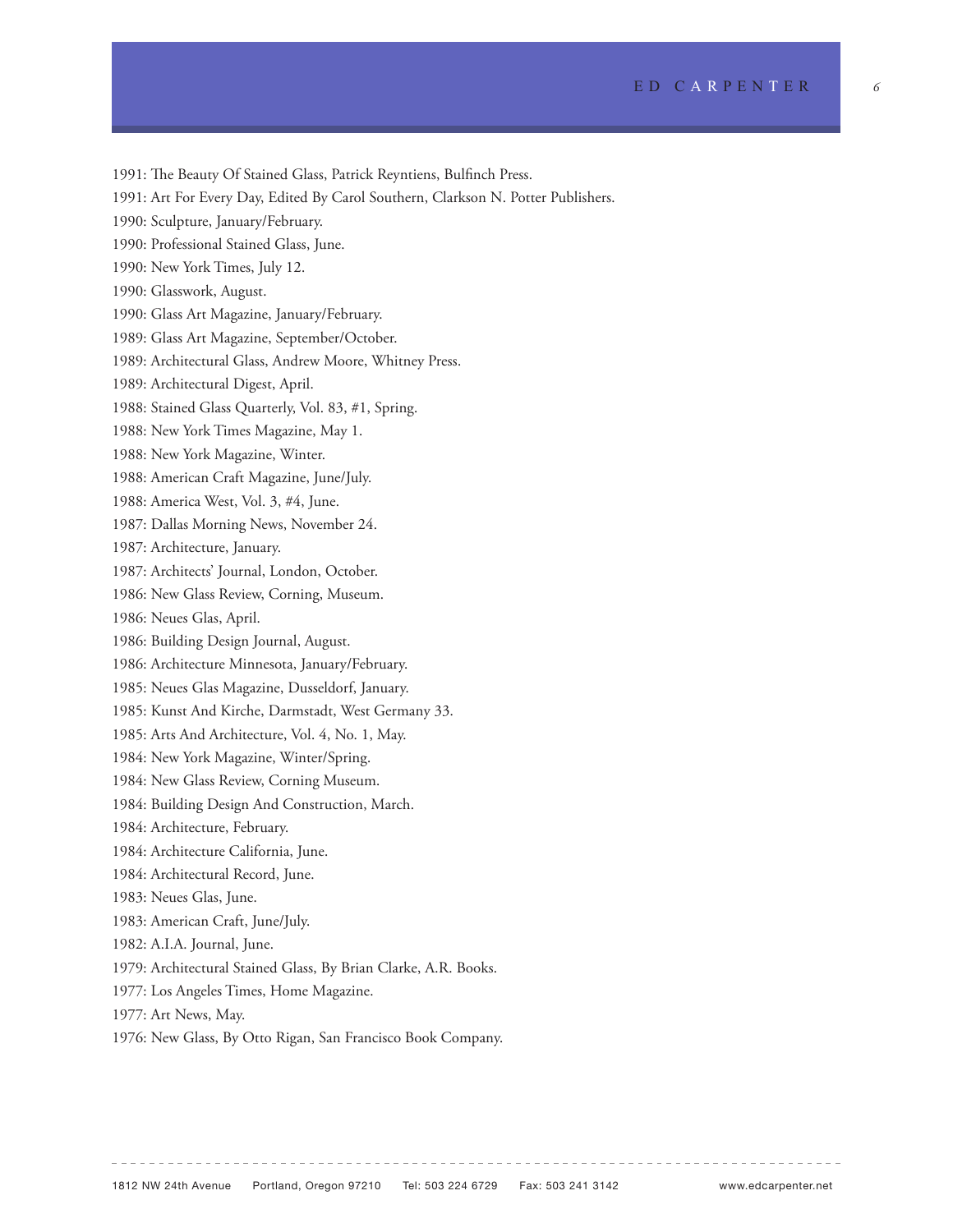## Awards

2021: Portland, Oregon Daily Journal of Commerce ACEC Engineering Excellence Awards for 2020: "Grand Award" for Barbara Walker Crossing.

2020: Landscape/Urban Development Award of Merit: ENR Northwest 2020 Regional Best Projects Winners for Barbara Walker Crossing for the Wildwood Trail.

- 2020: Collaboration of Design + Art in Public Spaces' International Jury, Top Honors in Transportation for the Barbara Walker Crossing for the Wildwood Trail.
- 2020: Collaboration of Design + Art in Public Spaces' International Jury, one of three People's Choice award for the Barbara Walker Crossing for the Wildwood Trail.

2020: The Portland Garden Club awarded The Garden Club of America Club Civic Improvement Commendation to the Portland Parks Foundation in recognition of the Barbara Walker Crossing for the Wildwood Trail.

2019: Public Art Integration Award for "Crocus", Taichung, Taiwan.

2018: Sixth Annual Public Arts Award for CROCUS, Taipei City Hall Park, from Republic of Taiwan Ministry of Culture. 2007: Americans for the Arts Public Art Network 2007 Year in Review for TECOTOSH.

2004: Special Achievement Award for the Seattle US Courthouse, US General Services Administration, Seattle, WA.

2001: Architectural Foundation of Oregon Honored Citizen of the Year Award, Portland, Oregon.

1999: Federal Highway Administration Excellence in Highway Design for "Grasshopper Bridge," Phoenix, AZ.

1994: Design Citation, American Institute of Architects (New England Region), University Center, Rochester, MN.

1989: Solomon Schechter Fine Art Award for Congregation Neveh Shalom Ark doors.

1989: Governor's Commendation "The Making of Mainstreet: A Design Workshop for Government Camp".

1985: Portland Beautification Association Honor Award for the Justice Center Great Window.

1975: E.B. Webster Award, Contemporary Crafts Association, Portland, Oregon.

1973: Michael Hattrell Award for study of stained glass in modern architecture, from Burleighfield Association, Buckinghamshire, England.

## Grants

1984: National Endowment for the Arts Fellowship.

1977: Western States Arts Foundation Fellowship.

1976: National Endowment for the Arts Master Craftsman Grant.

1975: Graham Foundation for Advanced Studies in the Fine Arts, grant for study in Germany with Ludwig Schaffrath.

## Selected Professional Activities

2016-2019: Rose Quarter Vision Task Force Member, Portland, Oregon.

2007-2014: Member Urban Design Advisory Group, Columbia Crossing Project, Oregon/Washington.

2005-2021: Board of Trustees, Midland School, Los Olivos, California. Board Chair 2018-21.

2000-2010: Chair, Edelman Lecture Committee, Pacific Northwest College of Art.